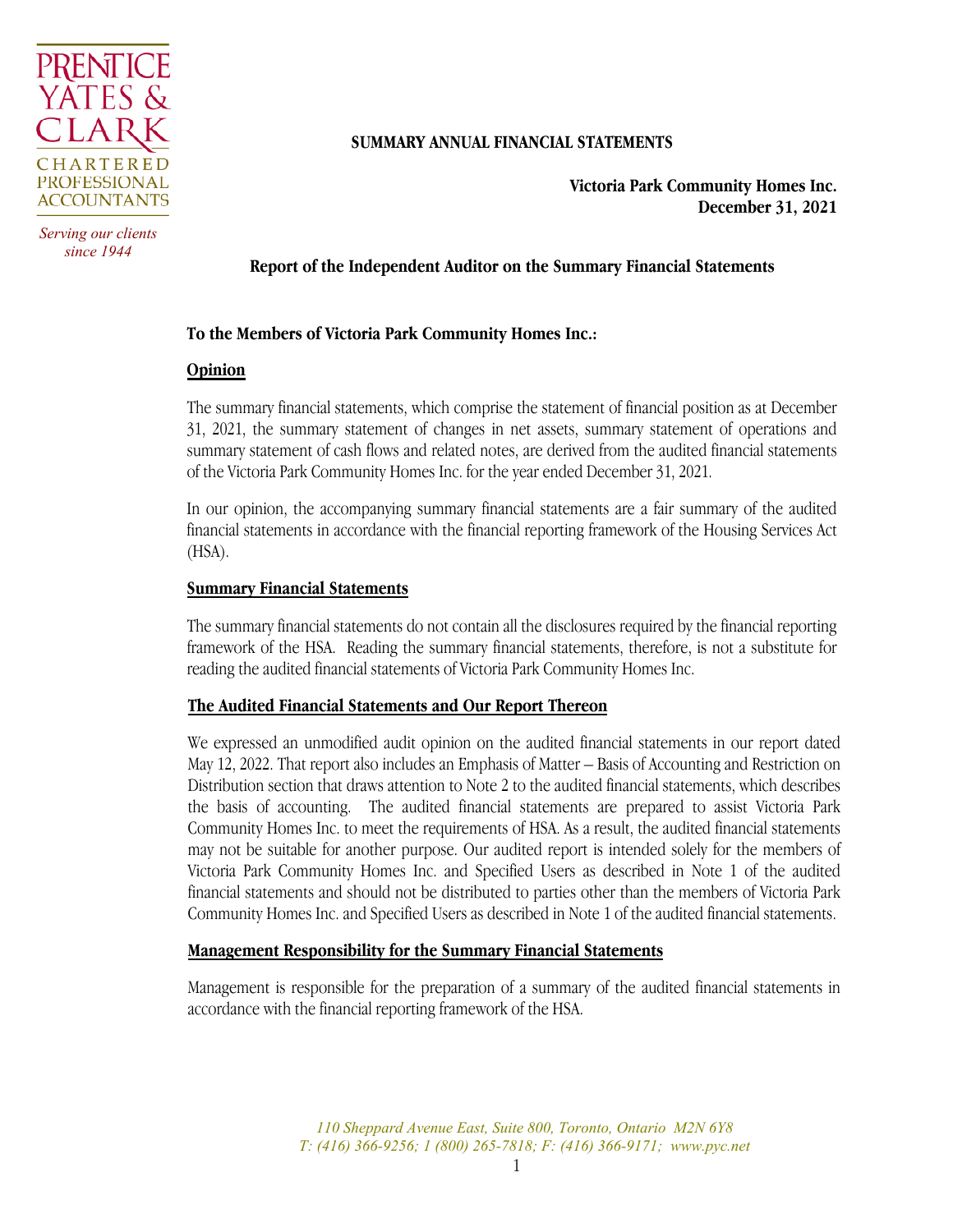## **Report of the Independent Auditor on the Summary Financial Statements - continued**

#### **Auditors' Responsibility**

Our responsibility is to express an opinion on the summary financial statements based on our procedures, which were conducted in accordance with Canadian Auditing Standard (CAS) 810, "Engagements to Report on Summary Financial Statements."

Toronto, Ontario May 12, 2022

Frantie Jates & Clark<br>Chartered Professional Accountants, Licensed Public Accountants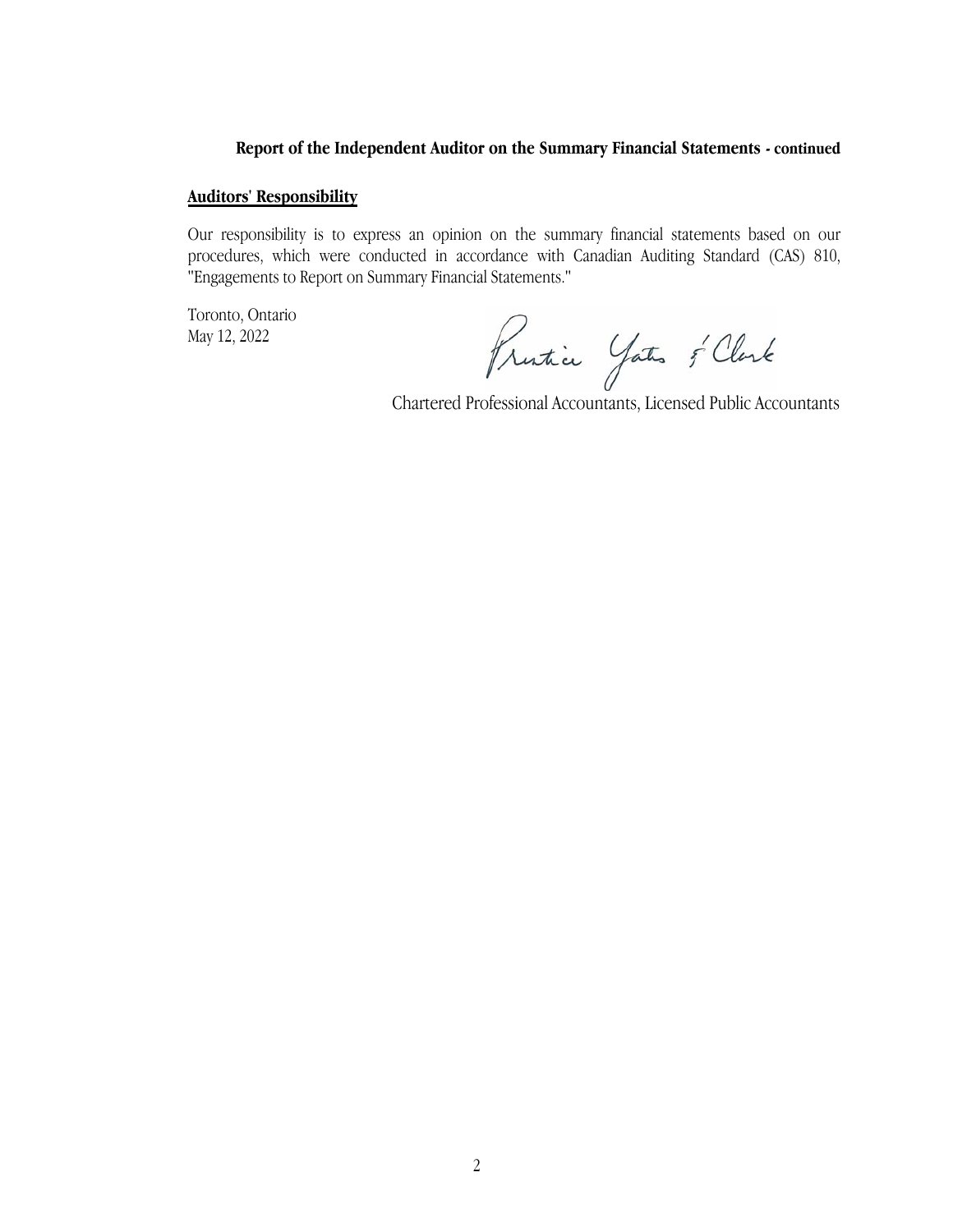*December 31, 2021*

| <b>Statement of Financial Position</b>                                                                                                                                                                                   | 2021                                                                           | 2020                                                                    |
|--------------------------------------------------------------------------------------------------------------------------------------------------------------------------------------------------------------------------|--------------------------------------------------------------------------------|-------------------------------------------------------------------------|
| <b>Current Assets</b><br>Cash<br>Receivables<br>Inventory<br>Prepaid expenses                                                                                                                                            | \$<br>380,735 \$<br>1,343,622<br>57,005<br>853,162                             | 525,564<br>1,441,418<br>43,984<br>766,922                               |
| <b>Total Current</b>                                                                                                                                                                                                     | 2,634,524                                                                      | 2,777,888                                                               |
| <b>Investments</b><br><b>Investment in Limited Partnership</b><br><b>Capital Assets</b>                                                                                                                                  | 1,545,636<br>3,203,766<br>52,743,676                                           | 6,334,351<br>2,665,382<br>51,593,256                                    |
|                                                                                                                                                                                                                          | 60,127,602                                                                     | 63,370,877                                                              |
| <b>Current Liabilities</b><br>Accounts payable and accrued liabilities<br>Accrued mortgage interest<br>Prepaid rents<br>Deferred revenue<br>Current portion of loan to VPAHC<br>Due to Regional Municipality of Waterloo | 4,622,859<br>198,791<br>452,019<br>305,504<br>115,371<br>236,345               | 4,338,655<br>207,595<br>393,101<br>304,154<br>138,287<br>$\theta$       |
| <b>Total Current</b>                                                                                                                                                                                                     | 5,930,889                                                                      | 5,381,792                                                               |
| <b>Tenants' Security Deposits</b><br><b>Mortgages Payable</b><br>Due to Regional Municipality of Waterloo<br><b>Deferred Contributions Related to Capital Assets</b><br><b>Loan Payable to VPAHC</b><br><b>Bank loan</b> | 1,069,154<br>35,493,184<br>$\overline{0}$<br>9,581,300<br>2,739,153<br>149,483 | 1,045,358<br>38,741,461<br>236,345<br>8,772,611<br>2,827,627<br>156,001 |
| <b>Total Liabilities</b>                                                                                                                                                                                                 | 54,963,163                                                                     | 57,161,195                                                              |
| Net Assets, per statement<br>Externally restricted<br>Internally restricted<br>Unrestricted                                                                                                                              | 1,049,003<br>2,412,102<br>1,703,334<br>5,164,439                               | 2,498,101<br>2,441,109<br>1,270,472<br>6,209,682                        |
|                                                                                                                                                                                                                          | 60,127,602                                                                     | 63,370,877                                                              |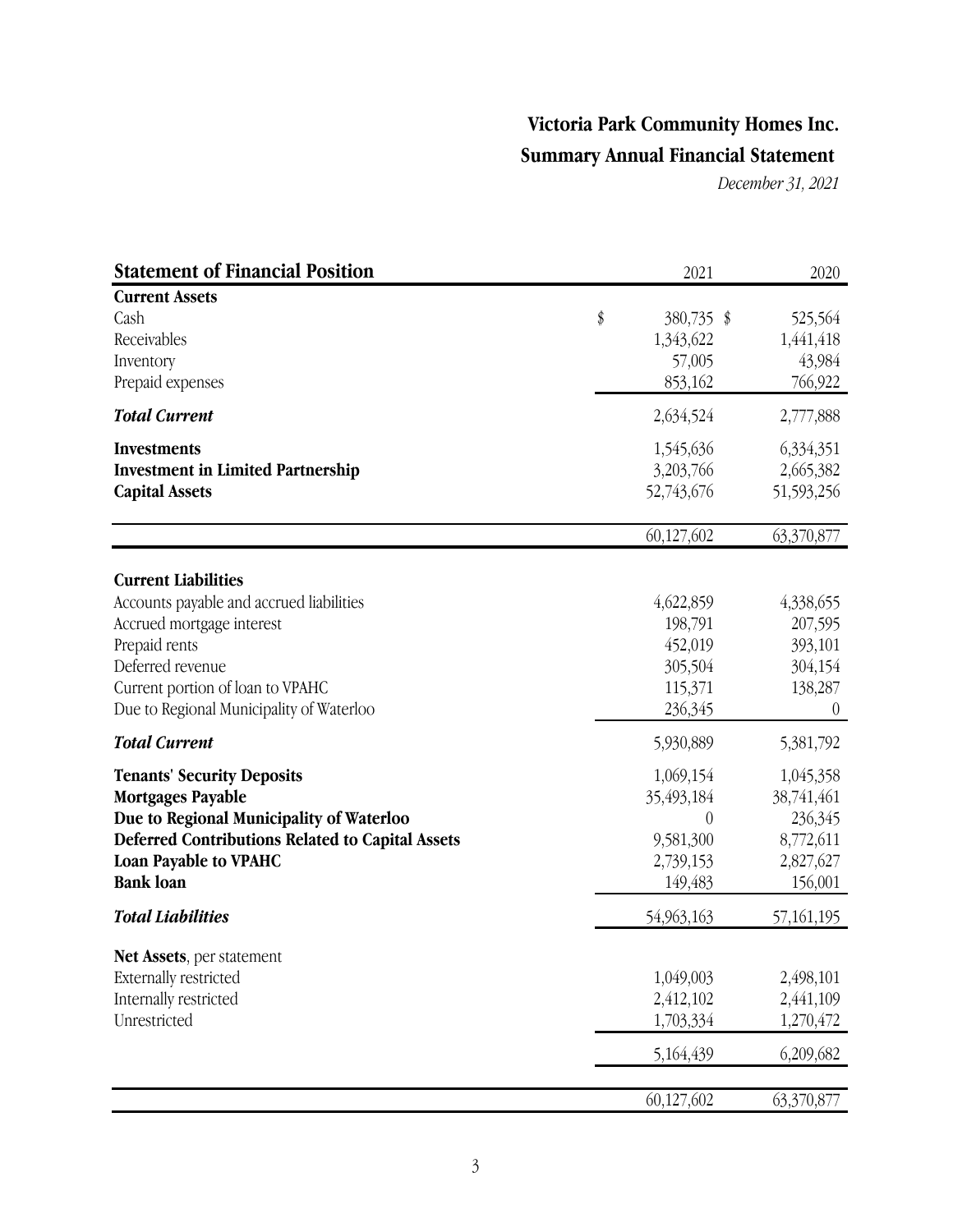*Year ended December 31, 2021*

# **Statement of Net Assets**

|                                                                             | Restricted     |                |                         |                          |                          |
|-----------------------------------------------------------------------------|----------------|----------------|-------------------------|--------------------------|--------------------------|
|                                                                             | Externally     | Internally     | Unrestricted            | 2021                     | 2020                     |
| Balance beginning<br>Add (deduct)                                           | $2,498,101$ \$ | $2,441,109$ \$ | $1,270,472$ \$          | $6,209,682$ \$           | 6,310,430                |
| Excess of revenues over expenditures<br>Net increase (decrease) in reserves | (1, 449, 098)  | (29,007)       | 1,403,855<br>(970, 993) | 1,403,855<br>(2,449,098) | 1,810,450<br>(1,911,198) |
| <b>Balance December 31</b>                                                  | 1,049,003      | 2,412,102      | 1,703,334               | 5,164,439                | 6,209,682                |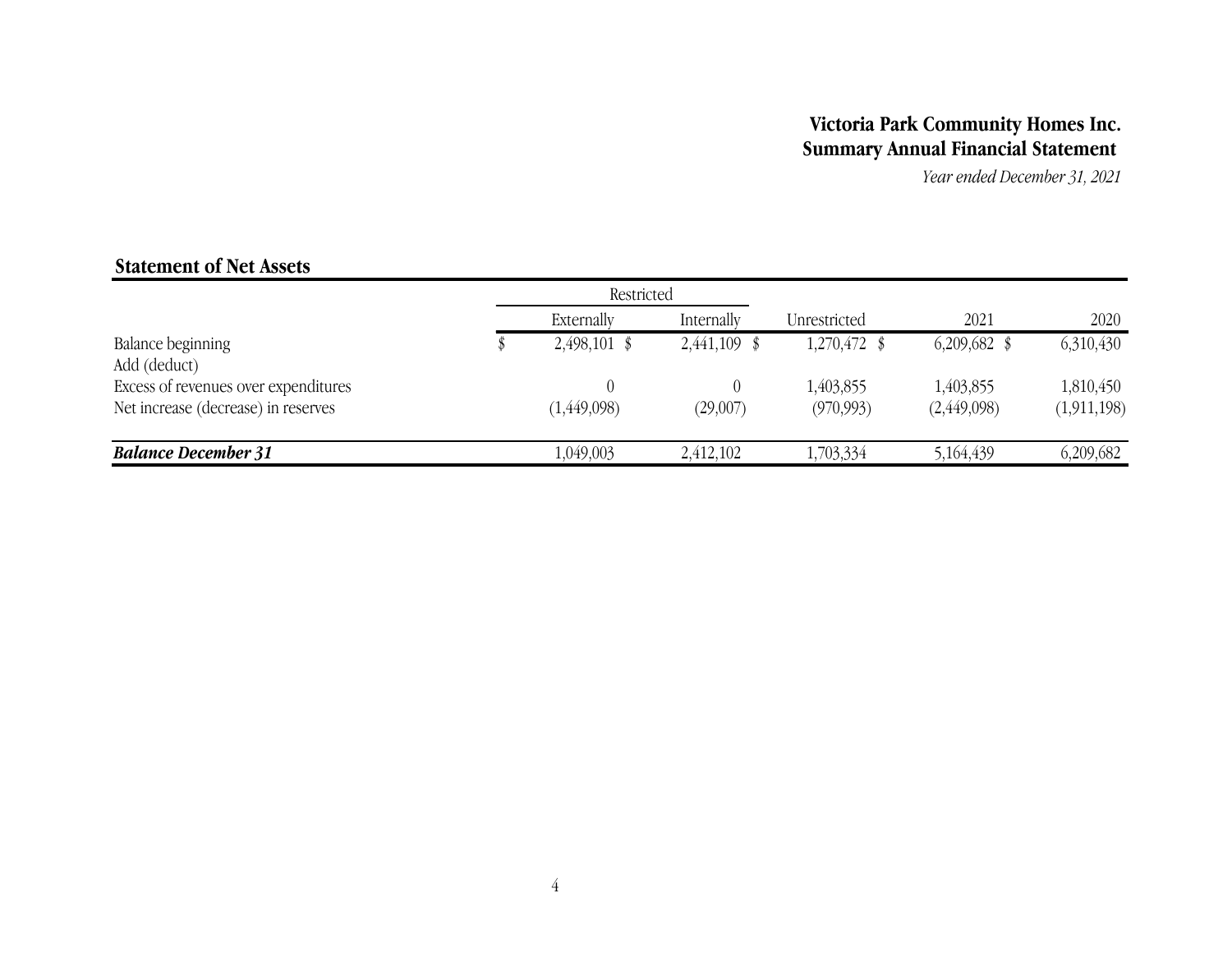*Year ended December 31, 2021*

| <b>Statement of Operations</b>                                      | 2021                | 2020       |
|---------------------------------------------------------------------|---------------------|------------|
| <b>Revenues</b>                                                     |                     |            |
| Rents                                                               | \$<br>17,587,284 \$ | 17,725,337 |
| Operating subsidy and provincial rent supplement                    | 8,623,108           | 8,103,194  |
| Commercial rental income                                            | 60,059              | 41,554     |
| Vacancy losses                                                      | (223, 632)          | (163, 121) |
| Amortization of deferred contributions                              | 228,402             | 48,800     |
| Investment income (loss)                                            | (13,828)            | 237,679    |
| Government grants, mobile maintenance recoveries, contributions and |                     |            |
| energy rebates                                                      | 883,463             | 456,935    |
|                                                                     | 27,144,856          | 26,450,378 |
| <b>Expenses</b>                                                     |                     |            |
| Mortgage interest                                                   | 1,206,112           | 1,333,367  |
| Less: federal interest reduction grant                              | (2, 460)            | (9,860)    |
|                                                                     | 1,203,652           | 1,323,507  |
| Harmonized sales tax                                                | 276,927             | 282,395    |
| Property                                                            | 9,282,893           | 8,720,015  |
| Operating                                                           | 7,731,881           | 7,854,248  |
| Interest on tenants' deposits                                       | $\boldsymbol{0}$    | 19,542     |
| Amortization                                                        | 6,385,762           | 5,313,136  |
| Replacement reserve allocation                                      | 783,170             | 809,570    |
|                                                                     | 25,664,285          | 24,322,413 |
| <b>Excess of Revenues Over Expenditures Before Direct Subsidies</b> | 1,480,571           | 2,127,965  |
| Direct subsidies                                                    | (11,940)            | (13,274)   |
| <b>Excess of Revenues Over Expenditures Before Other</b>            | 1,468,631           | 2,114,691  |
| Other                                                               |                     |            |
| Prior year subsidy adjustments                                      | (32,755)            | (304,241)  |
| Development costs write-off                                         | (32,021)            | $\theta$   |
| <b>Excess of Revenues Over Expenditures</b>                         | 1,403,855           | 1,810,450  |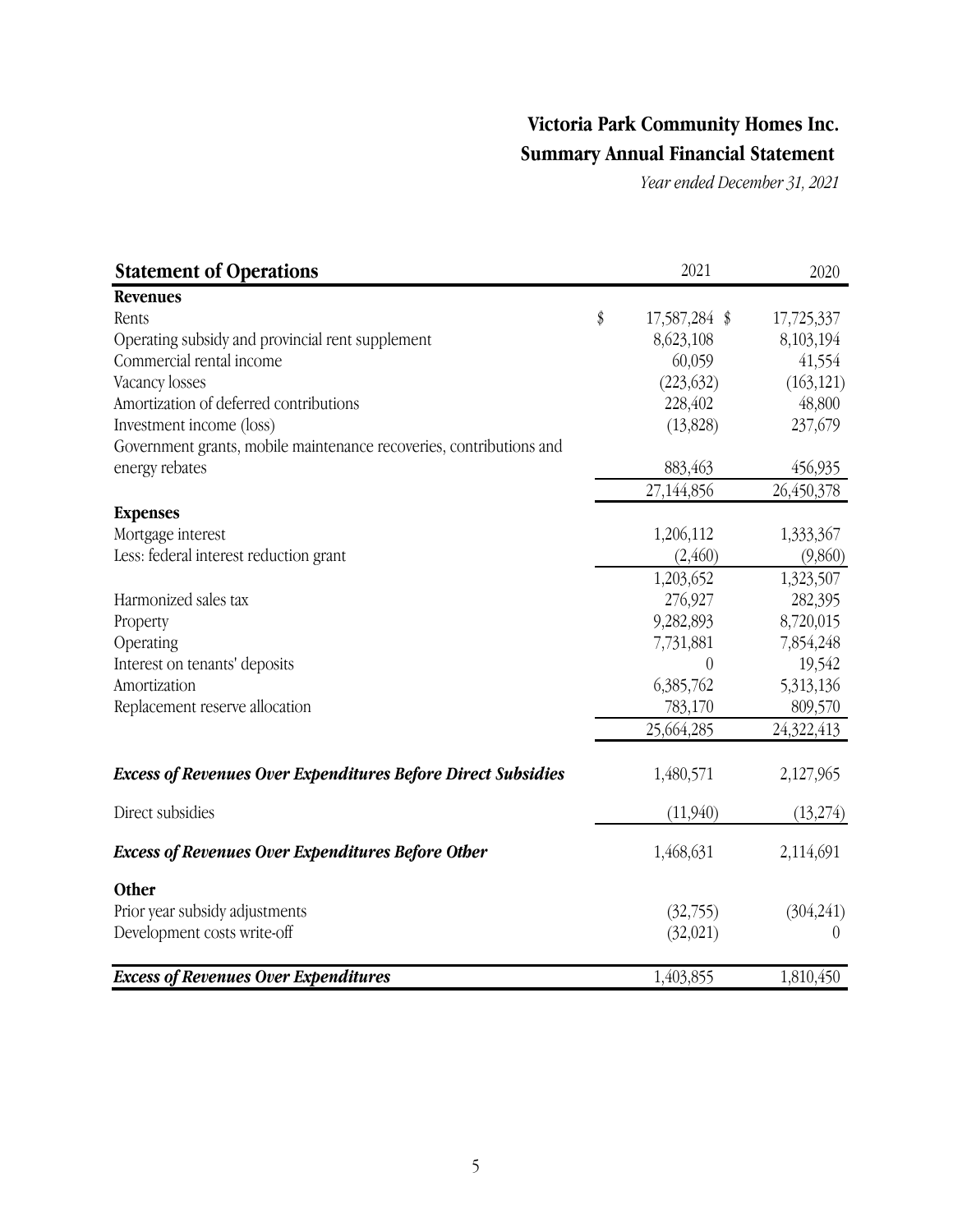*Year ended December 31, 2021*

| <b>Statement of Cash Flows</b>                            | 2021                 | 2020        |
|-----------------------------------------------------------|----------------------|-------------|
| Cash Provided By (Used In)<br><b>Operating Activities</b> | \$<br>$9,225,722$ \$ | 7,536,983   |
| Investing and Financing Activities                        | (6,660,271)          | (7,965,423) |
| Reserve Fund Activities                                   | (2,710,280)          | 638,738     |
| Net cash increase (decrease) during the year              | (144, 829)           | 210,298     |
| Cash position beginning of year                           | 525,564              | 315,266     |
| <b>Cash Position End of Year</b>                          | 380,735              | 525,564     |